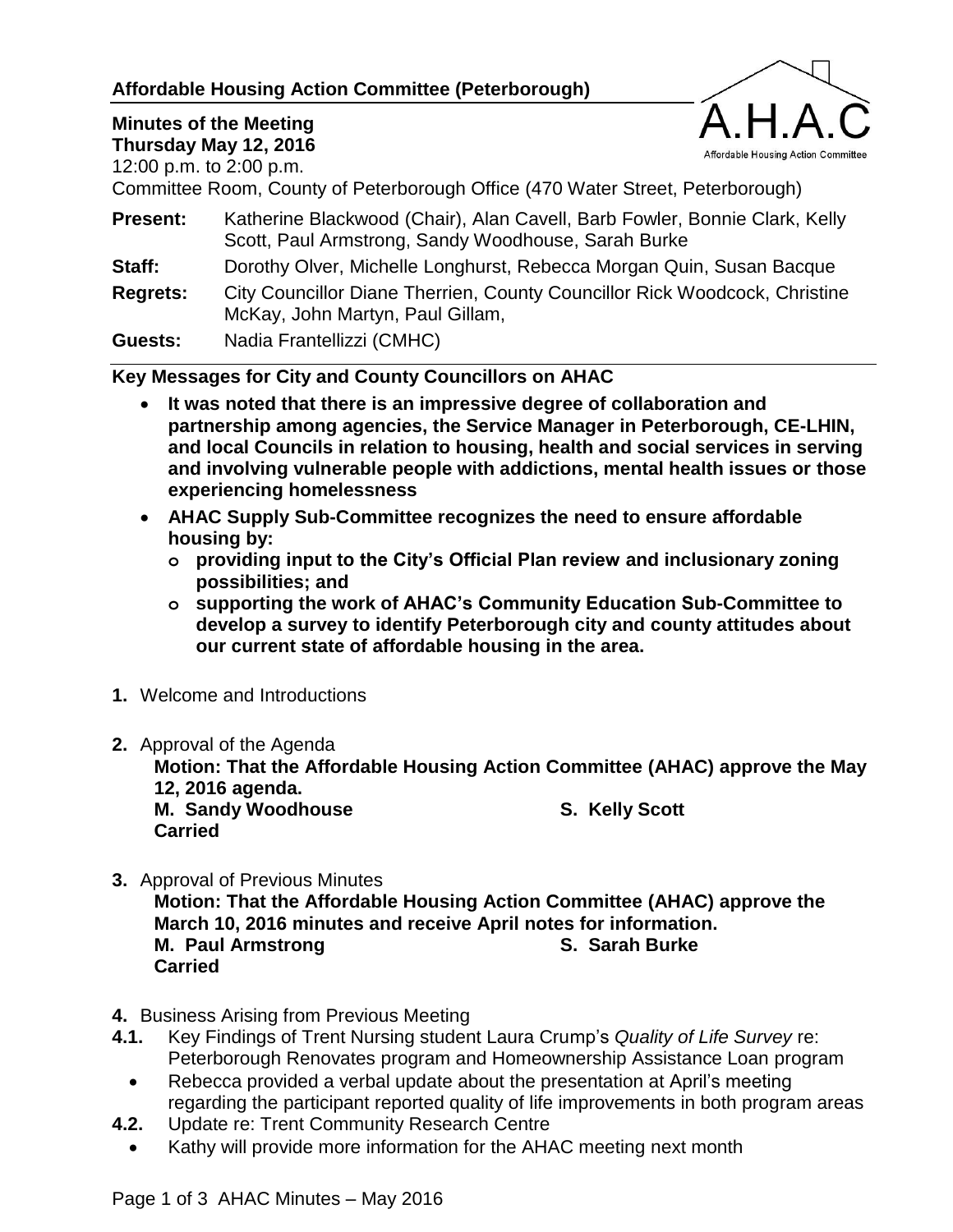## **Affordable Housing Action Committee (Peterborough)**

## **Minutes of the Meeting Thursday May 12, 2016**



- **4.3.** Update re: City's Social Media Procedure
	- Michelle provided an update and will ask Sharron Hayton to Tweet out through the City's account (first one will be Housing is Fundamental 2016) **Motion: That AHAC approves to move forward with requesting Laradae Communications to facilitate a discussion about AHAC communications. M. Kelly Scott S. Paul Armstrong**
- **5.** Community Updates verbal update provided
	- Update: CCRC "Juke Box Mania" fundraising event on April 19 was a huge success
	- May 14, 2016 Habitat for Humanity's "Spring Fling" for the Habitat Warsaw Project build campaign, hosted at the Douro Community Centre from 5:00 p.m. to 9:30p.m. (includes dinner and requires a ticket for the event)
- **6.** Association Updates
- **6.1.** Ontario Non-Profit Housing Association (ONPHA) no update provided
- **6.2.** Canadian Housing & Renewal Association (CHRA) no update provided
- **7.** Reports from Sub-Committees, Adhoc Committees and Working Groups
- **7.1.** Community Education verbal update
- **7.2.** Services See 8.1 below
- **7.3.** Supply April 2016 notes are available upon request
	- Alan Cavell is now co-chair of the Supply Sub-Committee with Dawn Berry Merriam
	- Alan will send an invite AHAC members RE: meeting with Supply working group for a response to the City Official Plan revision
- **7.4.** "Road Map for Housing Developers" Communication Plan Working Group verbal update provided
- **8.** Reports from Other Standing Committees
- **8.1.** Homelessness Support Services Coordinating Committee verbal update provided
- **8.2.** Peterborough Poverty Reduction Network (PPRN) no update provided
- **9.** AHAC Action Plan no update on progress

**10.**New Business

- **10.1.** Presentation: CE-LHIN-funded Housing Coordinator Kerri Kightley made an informal presentation about her role and reflection on Peterborough's housing, health and social services efforts for vulnerable people (addiction, mental health issues, experiencing homelessness)
- **10.2.** Housing Division Update verbal update provided by Housing Division staff
	- October 27, 2016 2016 Seniors Housing Summit Susan is co-chair of the event with Claire Hanlon (Peterborough Public Health)
	- June 9, 2016 2015 Progress Report will be presented to the Joint Services Steering **Committee**